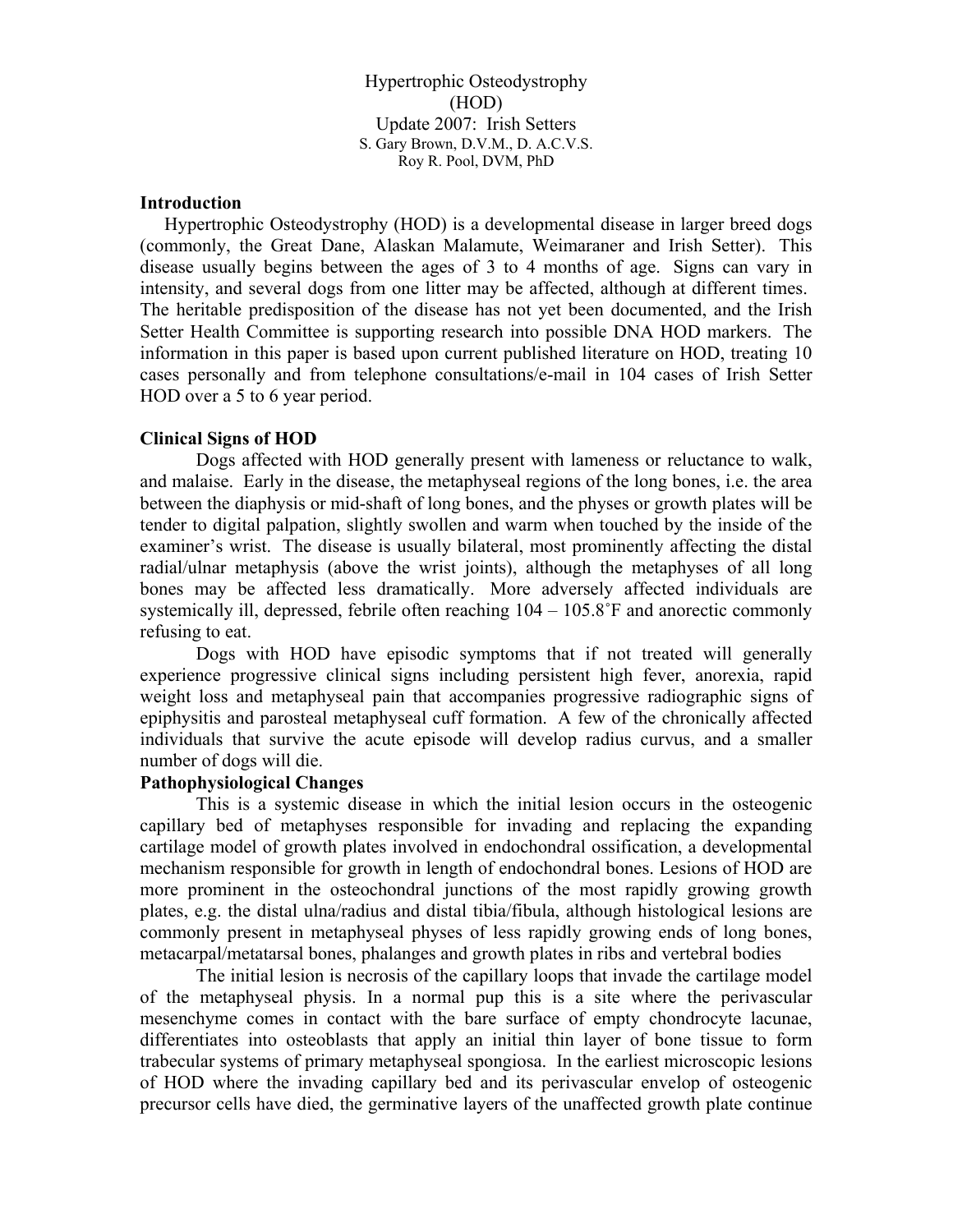to produce cartilage tissue that sends columns of chondrocytes having terminal empty chondrocyte lacuna with mineralized walls into the necrotic tissue at the osteochondral junction. The resulting calcified cartilage lattice void of a bone-covered surface becomes elongated and replaces the primary metaphyseal spongiosa. In the absence of its bony component, the elongated calcified lattice cannot sustain loading from weight bearing and undergoes microfracture and compaction. The band-like zone of the necrotic capillary bed and osteogenic cells undergoes dystrophic calcification. This band also contains a dense neutrophilic exudate that includes macrophages and osteoclasts. The latter two cell types attempt to remove this mineralized debris. Resolution of this initial lesion is recognized radiographically as a zone of increased radiodensity that gradually undergoes a loss of radiodensity following gradual removal of the calcified debris by macrophages and osteoclasts. Onset of healing of the lesion is marked by reestablishment of the osteogenic capillary bed and production of primary spongiosa (Trostel, Pool and McLaughlin).

While the initial necrotic, inflammatory and early healing response is occurring within affected bones at the metaphyseal osteochondral junction, other important but less dramatic changes are taking place in the soft tissues of the metaphysis in the edematous subcutis and fibrous tissue superficial to the periosteum in the so-called parosteal (outside of the periosteum) soft tissues. Immature spindle cells located in the paraskeletal soft tissues are mesenchymal cells left from the period of limb formation that are capable of chondrogenic and osteogenic cell differentiation when properly stimulated. These primitive cells participate along with mesenchymal cells in the osteogenic layer of the periosteum to form the external callus in secondary fracture repair. Apparently, active hyperemia associated with the osteochondral lesions in HOD is responsible for creating edema of the parosteal soft tissues overlying the surface of the metaphyses. Sustained edema and likely inflammatory mediators produced by intra-osseous lesions of HOD stimulate the parosteal mesenchyme to form coalescing islands of cartilage and bone that begin to form an annular extra-periosteal metaphyseal cuff here referred to as a parosteal cuff of mineralized matrix that first becomes apparent in radiographic images from the initial stages of HOD when the transverse HOD line is observed. As this parosteal cuff becomes more radiodense, it progressively obscures the radiographically diagnostic transverse HOD line. With the passage of time, the parosteal bony cuff begins to make initial "spot-well" like attachments through the fibrous periosteum to the cortical bone surface.

In the healing phase of the HOD lesion there is re-establishment of the osteogenic capillary bed at the osteochondral junction, invasion and replacement of the expanding cartilage model of the growth plate by primary spongiosa and resumption of growth in length of the affected bones. Two phenomena occur regarding the parosteal bony cuff at this time. Sequential radiographs demonstrate that the parosteal cuff "appears" to migrate toward the diaphysis; however, in reality, the bony cuff has increased its sites of attachment to the underlying cortical surface, is static and cannot move. But resumption of longitudinal growth by the physis moves the ends of the bone away from parosteal cuff. In the absence of effective treatment, the growth plate disruption may result in reduced bone length or long bone curvature of paired bones, especially at the wrist, e.g., radius curvus. In my experience, this is more common in the Great Dane than the Irish Setter. This less common phenomenon is caused after the parosteal bony cuff has established "spot-welds" connecting the parosteal cuff to the cortical surfaces of the epiphysis and metaphysis and has formed a bridge overlapping the borders of the metaphyseal physis. This bony bridge acts like a staple that sets the physeal border under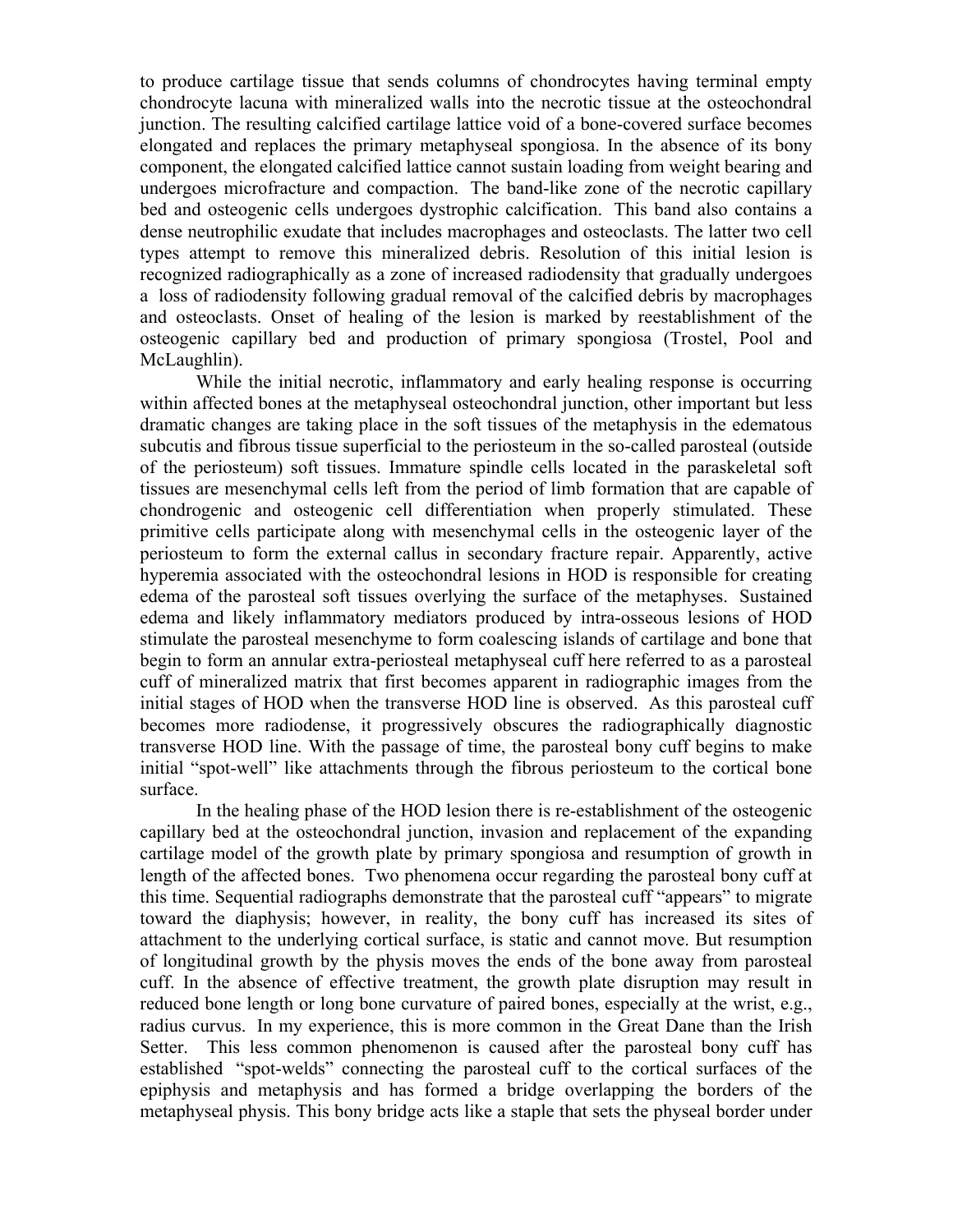sustained compression when physeal growth is re-established and the epiphysis attempts to move away from the parosteal bony cuff.

In fatal cases (Pool, personal communication) in addition to the aforementioned bone lesions finds not only interstitial pneumonia but a diffuse pattern of metastatic calcification of the interstitium and pleural surfaces of the lungs and both epicardial and endocardial surfaces of the heart and rarely a diffuse periosteal new bony response involving the surfaces of both rami of the mandible.

# **Causes and Predispositions**

The cause of HOD remains unknown; however, there are many speculations. In Weimaraners, a hyper immune response to some trigger has been noted (Abels, Harrus, Angles; and Harrus, Waner, Aizenberg). The disease in Weimaraners closely mimics the disease pattern in the Irish Setters. This is the rationale for anti-inflammatory prednisone. Stress may precipitate the disease, including a rapid dietary change over 1 to 4 days. Viral causes and vaccinations have been implicated, although they too just might be one more kind of stress, e.g., 3 to 5 days after the third "combo" vaccine (modified live virus); a second DA2PPV; or after administration of Rabies vaccines in four- month old puppies (two cases); or after a fourth (often unnecessary) vaccine at 16 to 18 weeks. 70 to 75% of the HOD cases have followed distemper vaccine 3 or 4 days prior. The causal effect of recombinant (rCDV) vaccine (Recombitek®) on the initiation of HOD is not yet known. Vitamin C deficiency also has been speculated as a possible cause; however, there is neither documentation nor a scientific reason for this in the dog, and Vitamin C therapy has not met with scientific success.

An infectious origin has been proposed, and there are reports of hematogenous (blood borne) bacteria producing florid radiographic changes in the metaphyses similar to those of HOD. An experienced radiologist may be necessary to distinguish between possible hematogenous infection, osteomyelitis (bone infection) and HOD radiographic changes. The authors are unaware of any published literature correlating blood culture results with HOD.

### **Diagnosis**

Diagnosis is usually clinical and is supported by radiographic confirmation. Blood panels are always done. In the early stages there is point tenderness in the metaphyses. Radiographic changes including HOD lines and beginning parosteal cuffs may be present as early as one week later. There almost always is an HOD line to aid one in the diagnosis of HOD! Metaphyseal regions may remain mildly affected throughout the course of the disease if well treated, or if poorly treated, may show early irregular widening with abnormal endochondral ossification and growth plate alterations. Severe alterations to the growth plate (most often occurring in the distal ulna), may produce lateral bowing deformities of the front legs (radius-curvus). CBC will show neutrophilia, with bands of 3% or less. One should pay attention to the finding of increased numbers band neutrophils, since that is an indicator of acute sepsis and not a feature of HOD. The normal acceptable range of neutrophil bands is up to 3% or 300 bands, whichever is lower. Values higher than this indicate possible sepsis. One treated HOD case was coughing and had slight pulmonary changes on the radiographs. Pasturella sp. bacteria grew from a trans-tracheal aspirate. This dog was treated for 8 days with antibiotics and NSAIDs; then, the dog was changed to the HOD protocol (with excellent results). We definitely use antibiotics for the first four weeks.

# **Treatment**

 In all cases of HOD, treatment is begun by immunosuppresive doses of Prednisone, covered by antibiotics. The dosing regimen is as follows: (1) place the dog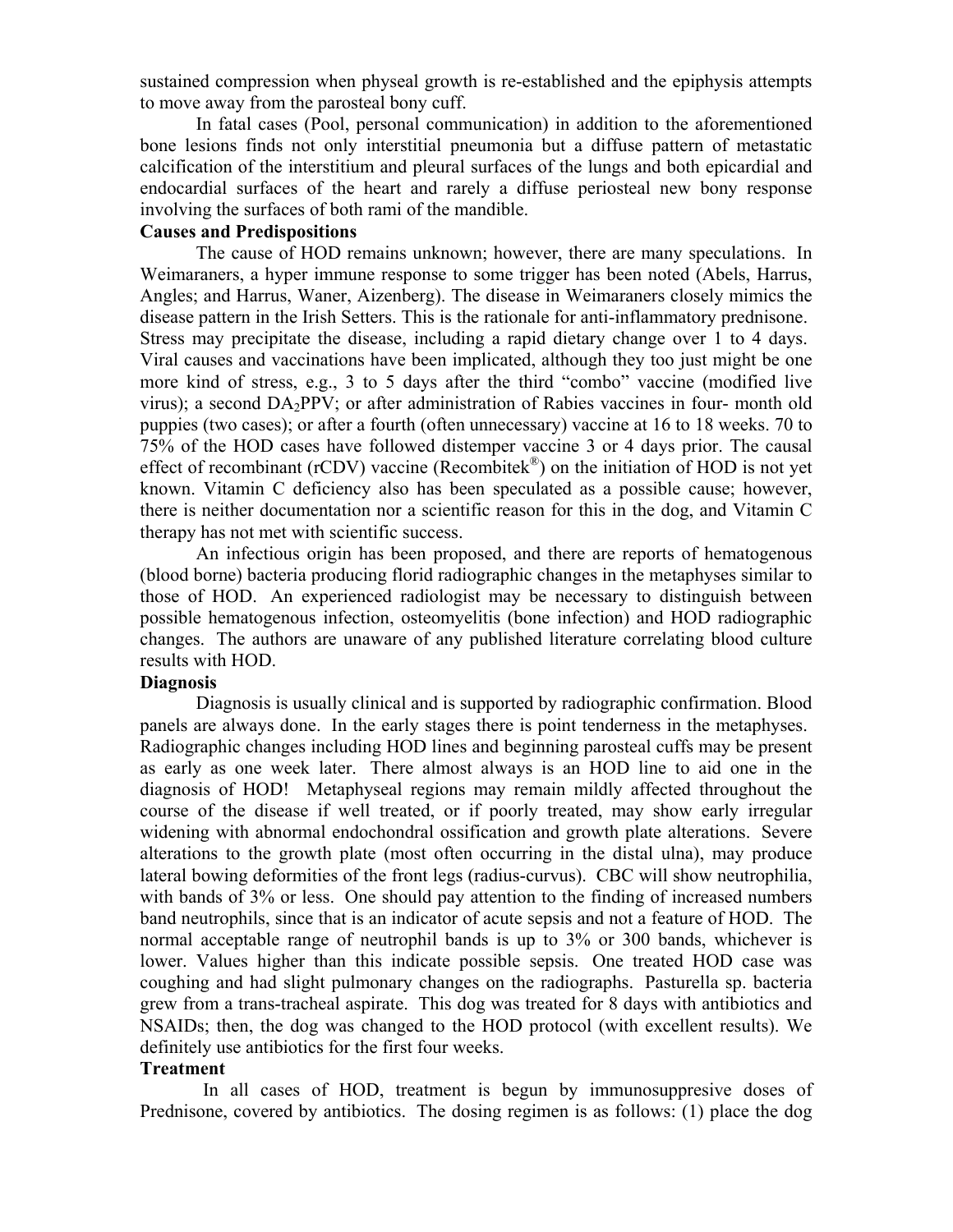initially on a 1.5 mg/kg/day dose of Prednisone for 4 to 5 days if symptoms show regression, and up to but not more than 7 days if signs are persisting, with half given in the a.m. and the other half in the p.m.; (2) gradually wean down for 6 weeks, cutting the total daily dose by approximately one-half each week; and (3) administer 5 mg of Prednisone every other day for an additional 1 to 2 weeks. Supportive care should be provided as needed. We add oral antibiotics: usually Clavamox, Simplicef or Keflex for 4 weeks. Also, administer antacids (Pepcid b.i.d.) to counter acid secretions stimulated by the Prednisone. With Prednisone treatment, pain medications can be stopped sooner, thereby avoiding possible appetite suppression often associated with pain medications. HOD dogs should not be exposed to possible contagious disease, and owners should be advised not to take their dogs to dog shows, dogs parks, etc. Revaccination for distemper and Parvovirus is usually not necessary as the immune system hyperreacts to these. If in doubt, do distemper and parvo titres indicating possible protective levels. Don't invite relapse with a vaccine before 11 -12 months of age.

 The prognosis for most cases is good if this protocol is instituted early. Even in severe cases this protocol has been effective. In our experience, mild cases are not difficult to treat, whereas the more severely affected animals require more aggressive care. Those animals that are not treated early may require IV fluids and electrolytes, nutritional support, and tremendous nursing care to arrive at a successful result. Nursing care is paramount in the successful management of the more severe cases. Mild cases which have been treated solely with non-steroidal anti-inflammatory may respond incompletely, and usually have a subsequent relapse. One pup experiencing a severe relapse had multiple small subcutaneous abcesses. This dog was only on Amoxicillin for a short period of time – possibly a wider spectrum antibiotic (Simplicef) could be used for a longer period of time in such relapse cases.

In two cases of Great Dane HOD, mild puppy strangles (juvenile cellulitis/Staphylococcus plus toxins) were apparent. The use of Prednisone concomitant with antibiotics in cases of puppy strangles was critically important.

### **Conclusion**

Early recognition and appropriate treatment of HOD will hopefully prevent your dog from reaching a critical state. We hope that some of this information will assist in making the early diagnosis of HOD, and welcome your feed back.

 Thanks to everyone who has shared information with us about Hypertrophic Osteodystrophy (HOD) cases. This is very informative and important information.

As a result, a few comments are in order:

- 1. Be sure sepsis or other infection has been ruled out before initiating glucocorticoid therapy (Prednisone, Prednisolone). Do a complete workup, including a full blood panel and chest radiographs. In the initial stage of the disease there should be a radiographic HOD line parallel to the osteochondral junction of the metaphysis often affecting the distal ends of paired long bones for a diagnosis of HOD! However, remember that the parosteal cuff in time will progressively obscure the intial radiographic finding should you be presented with the dog in the later stage of HOD.
- 2. The dosing regimen is as follows: (1) place the dog initially on a 1.5 mg/kg/day dose of Prednisone for 4 to 5 days if symptoms show regression, and up to but not